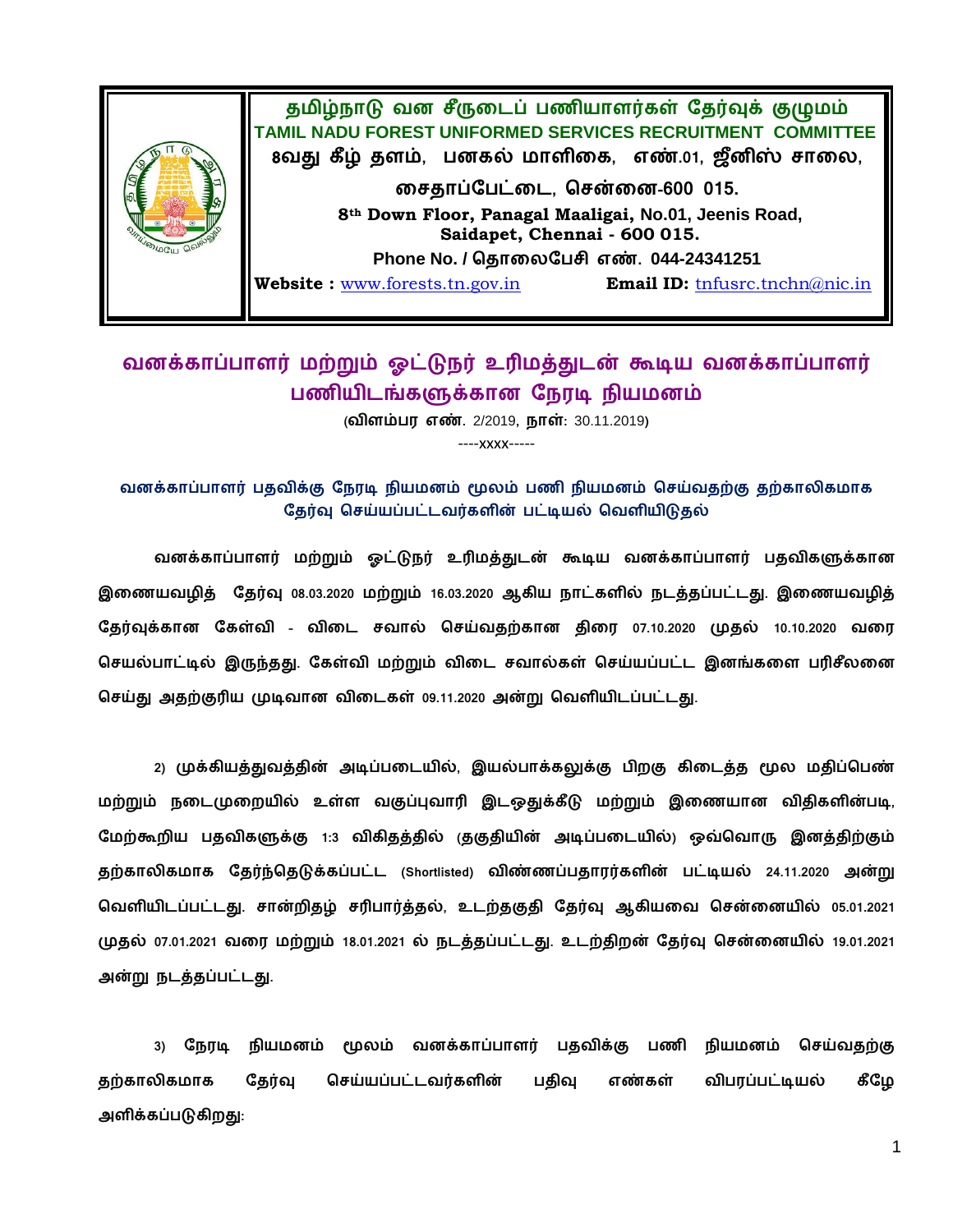| TABLE $-1$ (a)                                                                                                                             |                         |       |                         |       |                         |       |                         |  |
|--------------------------------------------------------------------------------------------------------------------------------------------|-------------------------|-------|-------------------------|-------|-------------------------|-------|-------------------------|--|
| List of candidates provisionally selected for appointment by Direct Recruitment<br>to the post of Forest Guard - Carried Forward Vacancies |                         |       |                         |       |                         |       |                         |  |
| S.No.                                                                                                                                      | <b>Registration No.</b> | S.No. | <b>Registration No.</b> | S.No. | <b>Registration No.</b> | S.No. | <b>Registration No.</b> |  |
|                                                                                                                                            | 20020001311*            | 11    | 20020021535             | 21    | 20020041834             | 31    | 20020068254             |  |
| 2                                                                                                                                          | 20020001696             | 12.   | 20020025196             | 22    | 20020043805             | 32    | 20020072409             |  |
| 3                                                                                                                                          | 20020004493             | 13    | 20020026472             | 23    | 20020046846             | 33    | 20020074803             |  |
| 4                                                                                                                                          | 20020007440             | 14    | 20020026815             | 24    | 20020050837             | 34    | 20020076932             |  |
| 5                                                                                                                                          | 20020008592             | 15    | 20020033030             | 25    | 20020051573             | 35    | 20020077469             |  |
| 6                                                                                                                                          | 20020009818             | 16    | 20020035871             | 26    | 20020054176             | 36    | 20020077983             |  |
| 7                                                                                                                                          | 20020011554             | 17    | 20020038703             | 27    | 20020054841             | 37    | 20020079415             |  |
| 8                                                                                                                                          | 20020014935             | 18    | 20020039674             | 28    | 20020062976             | 38    | 20020079804             |  |
| 9                                                                                                                                          | 20020018688             | 19    | 20020039809             | 29    | 20020066544             | 39    | 20020082053             |  |
| 10                                                                                                                                         | 20020020316             | 20    | 20020040590             | 30    | 20020068141             | 40    | 20020091447             |  |

| $TABLE - I(b)$                                                                  |                         |                 |                         |       |                         |       |                         |  |
|---------------------------------------------------------------------------------|-------------------------|-----------------|-------------------------|-------|-------------------------|-------|-------------------------|--|
| List of candidates provisionally selected for appointment by Direct Recruitment |                         |                 |                         |       |                         |       |                         |  |
| to the post of Forest Guard - Current Vacancies                                 |                         |                 |                         |       |                         |       |                         |  |
| S.No.                                                                           | <b>Registration No.</b> | S.No.           | <b>Registration No.</b> | S.No. | <b>Registration No.</b> | S.No. | <b>Registration No.</b> |  |
| 1                                                                               | 20020001349             | $\overline{28}$ | 20020010927             | 55    | 20020020776             | 82    | 20020028298             |  |
| $\overline{2}$                                                                  | 20020001909             | 29              | 20020012066             | 56    | 20020021273             | 83    | 20020028360             |  |
| 3                                                                               | 20020002182             | $\overline{30}$ | 20020012449             | 57    | 20020022346             | 84    | 20020028446             |  |
| 4                                                                               | 20020002729             | $\overline{31}$ | 20020012629             | 58    | 20020023150             | 85    | 20020028604             |  |
| 5                                                                               | 20020003065             | $\overline{32}$ | 20020013491             | 59    | 20020023353             | 86    | 20020029706             |  |
| 6                                                                               | 20020003116             | 33              | 20020013857             | 60    | 20020023473             | 87    | 20020029927             |  |
| $\overline{7}$                                                                  | 20020003214             | 34              | 20020013958             | 61    | 20020023645             | 88    | 20020030149             |  |
| 8                                                                               | 20020003522             | $\overline{35}$ | 20020014852             | 62    | 20020024160             | 89    | 20020030246             |  |
| 9                                                                               | 20020003983             | 36              | 20020015275             | 63    | 20020024320             | 90    | 20020030540             |  |
| 10                                                                              | 20020004352             | $\overline{37}$ | 20020015424             | 64    | 20020024332             | 91    | 20020030550*            |  |
| 11                                                                              | 20020004379             | $\overline{38}$ | 20020016230             | 65    | 20020024374             | 92    | 20020031220             |  |
| 12                                                                              | 20020004586             | 39              | 20020017030             | 66    | 20020024577             | 93    | 20020031287             |  |
| 13                                                                              | 20020005115             | 40              | 20020017203             | 67    | 20020024964             | 94    | 20020031605             |  |
| 14                                                                              | 20020005263             | 41              | 20020017283             | 68    | 20020025814             | 95    | 20020032016             |  |
| 15                                                                              | 20020005404             | 42              | 20020017340             | 69    | 20020026040             | 96    | 20020032395             |  |
| 16                                                                              | 20020005494             | $\overline{43}$ | 20020017695             | 70    | 20020026141             | 97    | 20020032670             |  |
| 17                                                                              | 20020005597             | 44              | 20020017752             | 71    | 20020026634             | 98    | 20020034056             |  |
| 18                                                                              | 20020005931             | 45              | 20020017863             | 72    | 20020026804             | 99    | 20020034135             |  |
| 19                                                                              | 20020006846             | 46              | 20020017906             | 73    | 20020026808             | 100   | 20020034645             |  |
| 20                                                                              | 20020007710             | 47              | 20020018323             | 74    | 20020026814             | 101   | 20020034699             |  |
| 21                                                                              | 20020008308             | $\overline{48}$ | 20020018366             | 75    | 20020026974             | 102   | 20020034983             |  |
| 22                                                                              | 20020008317             | 49              | 20020018711             | 76    | 20020027028             | 103   | 20020035941             |  |
| 23                                                                              | 20020008754             | 50              | 20020018958             | 77    | 20020027178             | 104   | 20020036214             |  |
| 24                                                                              | 20020008806             | 51              | 20020019054             | 78    | 20020027593             | 105   | 20020036769             |  |
| 25                                                                              | 20020010171             | $\overline{52}$ | 20020019640             | 79    | 20020027672             | 106   | 20020036934             |  |
| 26                                                                              | 20020010569             | $\overline{53}$ | 20020020199             | 80    | 20020027779             | 107   | 20020037795             |  |
| 27                                                                              | 20020010901             | $\overline{54}$ | 20020020501             | 81    | 20020028048             | 108   | 20020037902             |  |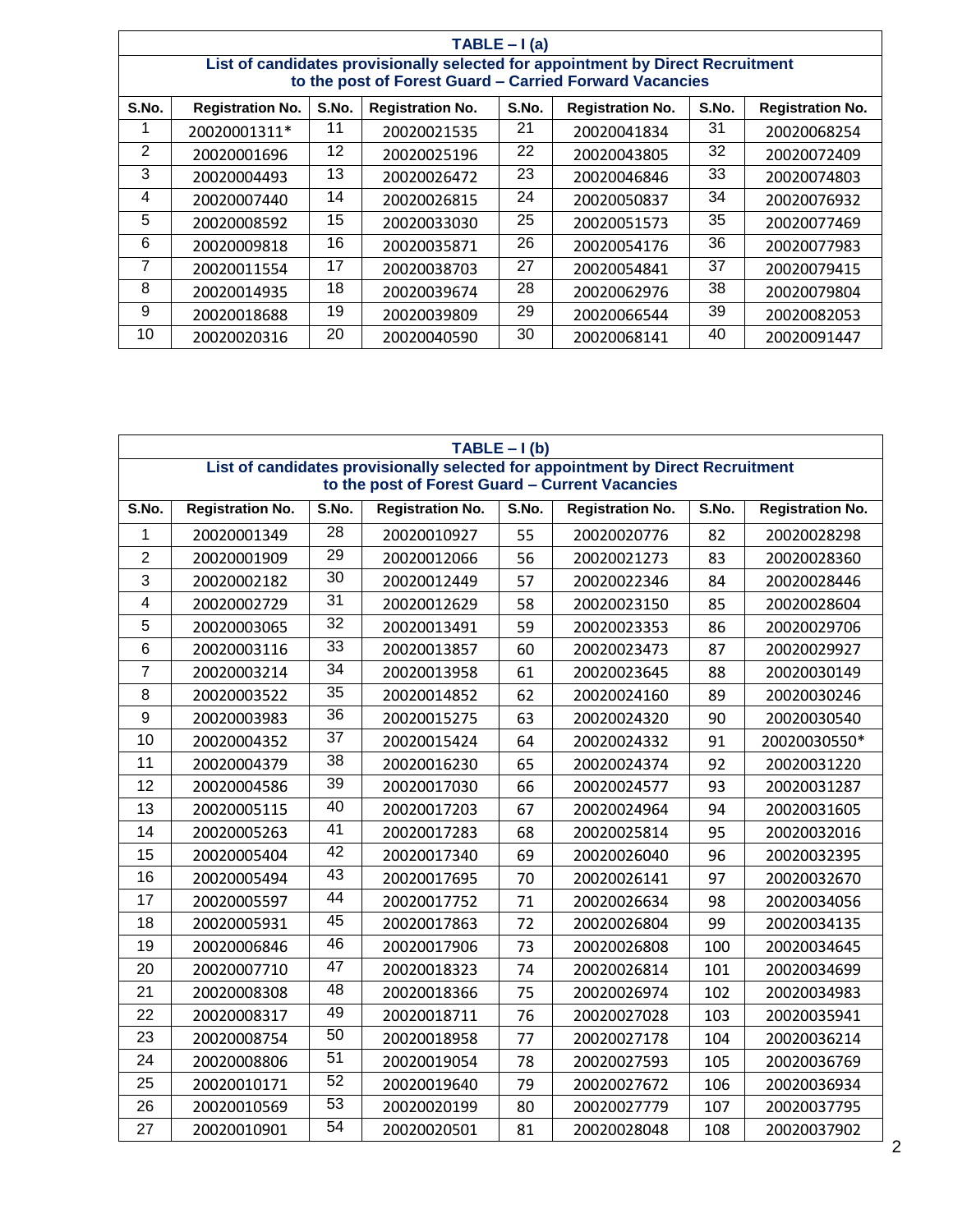| TABLE - I (b) Contd. |                         |       |                         |       |                         |       |                         |
|----------------------|-------------------------|-------|-------------------------|-------|-------------------------|-------|-------------------------|
| S.No.                | <b>Registration No.</b> | S.No. | <b>Registration No.</b> | S.No. | <b>Registration No.</b> | S.No. | <b>Registration No.</b> |
| 109                  | 20020038174             | 151   | 20020051518             | 193   | 20020063560             | 235   | 20020074819             |
| 110                  | 20020038364             | 152   | 20020051544             | 194   | 20020064013             | 236   | 20020075170             |
| 111                  | 20020038589             | 153   | 20020051601             | 195   | 20020064069             | 237   | 20020075236             |
| 112                  | 20020038601             | 154   | 20020052171             | 196   | 20020064410             | 238   | 20020075307             |
| 113                  | 20020039112             | 155   | 20020052599             | 197   | 20020064555             | 239   | 20020075694             |
| 114                  | 20020039319             | 156   | 20020052961             | 198   | 20020065323             | 240   | 20020075917             |
| 115                  | 20020039394             | 157   | 20020053033             | 199   | 20020065587             | 241   | 20020076029             |
| 116                  | 20020039401             | 158   | 20020053062             | 200   | 20020065606             | 242   | 20020076198             |
| 117                  | 20020039783             | 159   | 20020053082             | 201   | 20020065647             | 243   | 20020076767             |
| 118                  | 20020039845             | 160   | 20020053226             | 202   | 20020065811             | 244   | 20020077403             |
| 119                  | 20020040005             | 161   | 20020053346             | 203   | 20020065824             | 245   | 20020078193             |
| 120                  | 20020040259             | 162   | 20020053909             | 204   | 20020065829             | 246   | 20020078699             |
| 121                  | 20020040441             | 163   | 20020054184             | 205   | 20020066006             | 247   | 20020080120             |
| 122                  | 20020040486             | 164   | 20020054402             | 206   | 20020066069             | 248   | 20020080260             |
| 123                  | 20020040786             | 165   | 20020054422             | 207   | 20020066346             | 249   | 20020081733             |
| 124                  | 20020040909             | 166   | 20020054617             | 208   | 20020066682             | 250   | 20020082236             |
| 125                  | 20020041269             | 167   | 20020055341             | 209   | 20020067058             | 251   | 20020082260             |
| 126                  | 20020041383             | 168   | 20020055455             | 210   | 20020067513             | 252   | 20020082416             |
| 127                  | 20020041454             | 169   | 20020056045             | 211   | 20020067839             | 253   | 20020082780             |
| 128                  | 20020042064             | 170   | 20020056170             | 212   | 20020068134             | 254   | 20020083346             |
| 129                  | 20020042085             | 171   | 20020056582             | 213   | 20020068388             | 255   | 20020084301             |
| 130                  | 20020042166             | 172   | 20020057355             | 214   | 20020068441             | 256   | 20020084313             |
| 131                  | 20020042482             | 173   | 20020058273             | 215   | 20020068623             | 257   | 20020084338             |
| 132                  | 20020042634             | 174   | 20020058583             | 216   | 20020068752             | 258   | 20020084543             |
| 133                  | 20020042639             | 175   | 20020059034             | 217   | 20020068993             | 259   | 20020084715             |
| 134                  | 20020043592             | 176   | 20020059062             | 218   | 20020070085             | 260   | 20020084882             |
| 135                  | 20020043623             | 177   | 20020059642             | 219   | 20020071114             | 261   | 20020085642             |
| 136                  | 20020043865             | 178   | 20020059766             | 220   | 20020071452             | 262   | 20020086302             |
| 137                  | 20020044556             | 179   | 20020059917             | 221   | 20020071788             | 263   | 20020086683             |
| 138                  | 20020044681             | 180   | 20020059921             | 222   | 20020071883             | 264   | 20020087404             |
| 139                  | 20020045233             | 181   | 20020059925             | 223   | 20020072539             | 265   | 20020088131             |
| 140                  | 20020045487             | 182   | 20020060587             | 224   | 20020072556             | 266   | 20020090419             |
| 141                  | 20020046993             | 183   | 20020060635             | 225   | 20020072562             | 267   | 20020090809             |
| 142                  | 20020047170             | 184   | 20020060779             | 226   | 20020073041             | 268   | 20020091700*            |
| 143                  | 20020047606             | 185   | 20020060817             | 227   | 20020073561             | 269   | 20020091944             |
| 144                  | 20020048200             | 186   | 20020061109             | 228   | 20020073824             | 270   | 20020093074             |
| 145                  | 20020048245             | 187   | 20020061974             | 229   | 20020073895             | 271   | 20020093193             |
| 146                  | 20020048922             | 188   | 20020062081             | 230   | 20020074102             | 272   | 20020093463             |
| 147                  | 20020050547             | 189   | 20020062105             | 231   | 20020074114             | 273   | 20020093759             |
| 148                  | 20020050980             | 190   | 20020062402             | 232   | 20020074371             |       |                         |
| 149                  | 20020051065             | 191   | 20020062424             | 233   | 20020074390             |       |                         |
| 150                  | 20020051247             | 192   | 20020063233             | 234   | 20020074672             |       |                         |

\* - விண்ணப்பதாரர்கள் தற்காலிகமாகவும் நிபந்தனைக்குட்பட்டும் தேர்வு செய்யப்பட்டுள்ளனர்.